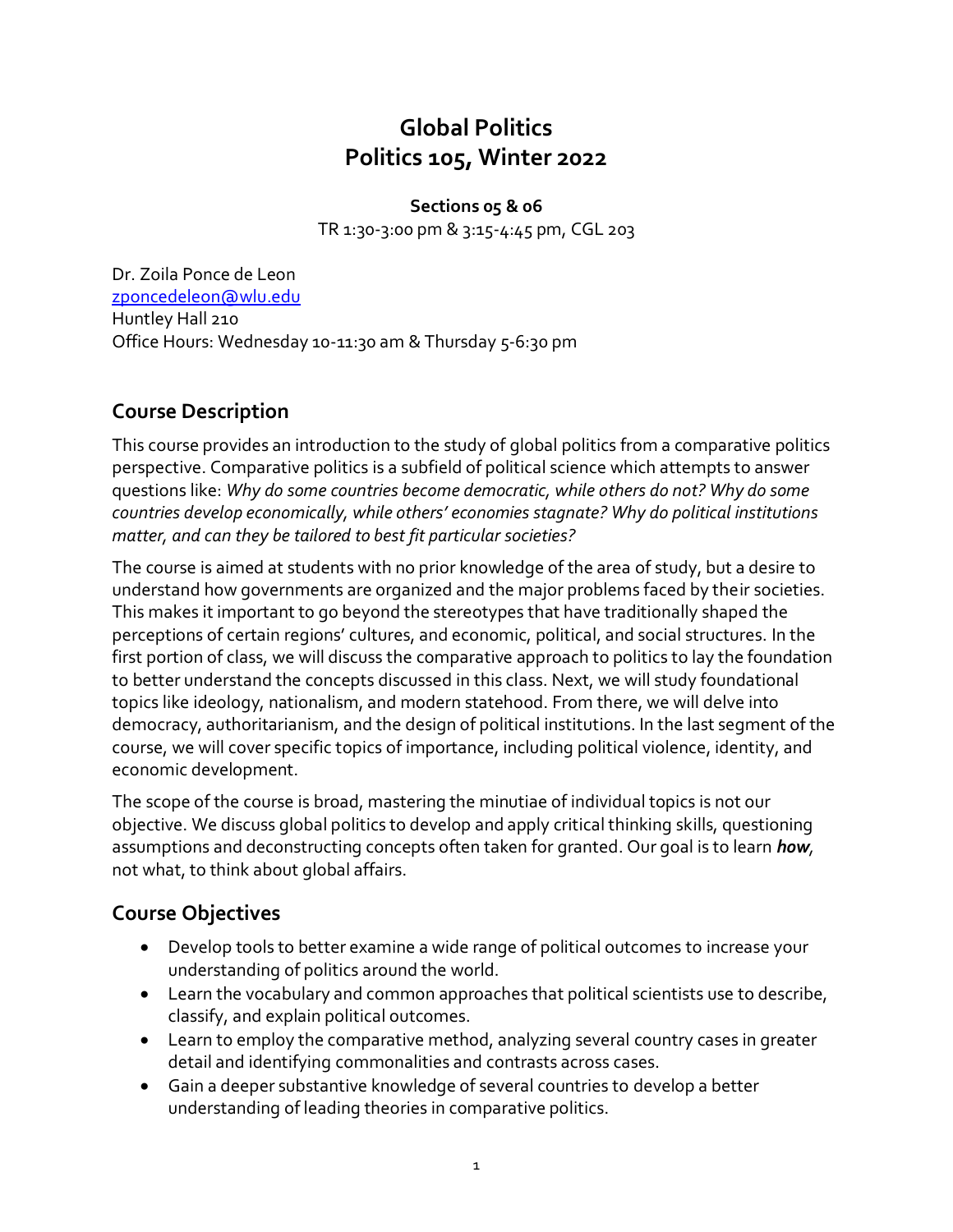- Critically examine the course material presented. Critical thought does not necessarily imply criticism, but a careful and creative consideration of the subject matter and awareness of multiple viewpoints.
- Improve writing skills and creative thinking through the research paper assignment, advancing logical arguments supported with evidence.
- Develop public speaking skills through class presentations, communicating thoughts clearly and concisely.

# **Course Requirements**

The course will meet twice a week. The requirements for the course are class **attendance**, **reading** of the assigned materials, and **active participation** in class discussions.

If you need to miss class, please send me a quick note ahead of the class session you must miss. Classes missed immediately before and after holidays are particularly noticed. I expect everyone to **arrive on time**. Late arrivals are extremely disruptive. I appreciate your cooperation.

Contact me if you have questions or concerns. If you have any kind of problem with the course or with life, please **communicate** with me (no need to give me any specific details regarding the situation you are going through). Let me know if my office hours are not at a convenient time for you and we will set an appointment. I am willing to work with you to help you succeed, but I cannot do so retroactively at the end of the semester.

You are required to have all course-related files saved on an **online drive** of your preference (i.e., Dropbox, Google Drive, or others).

Students are expected to come to each session **ready for a lively discussion** that will help us all better understand historic and contemporary trends in global politics. The following are some guidelines to help you get started:

- *Speak up!* Ask the second you have a question or a comment. It is very possible that others may have the same queries you do.
- *Respect* one another. Differences of opinion are likely and desirable. **Listen** to your peers' questions and comments and express your disagreements with respect.
- *No cellphones in class.*
- *Stick to pen and paper* to take notes. In exceptional cases, tablets or laptops may be employed only for valid educational reasons related to the course. Violations will affect your grade and preclude further use of the device in class.

## **Course Evaluation**

| Participation        | 25% |
|----------------------|-----|
| Midterm exam         | 15% |
| Expert posts         | 15% |
| Short research paper | 20% |
| Final exam           | 25% |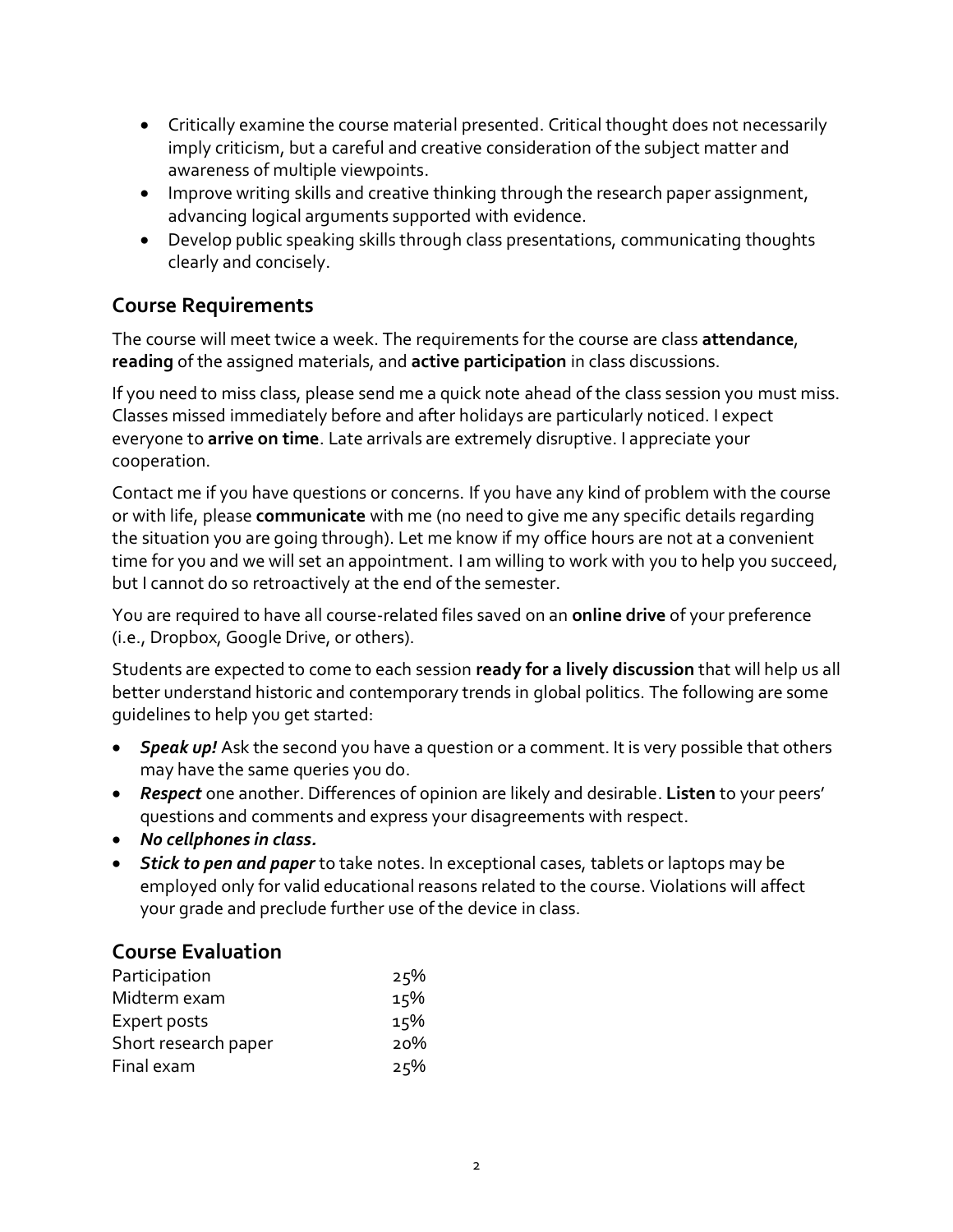#### **Grade Assessment**

There are no extra credit assignments in this course. Grades reflect the following assessment of your work:

*A: Excellent performance* (90-100). Exceptional grasp of the material and a deep analytic understanding of the subject.

*B: Good performance* (80-89). Mastering the material, understanding the subject well, and showing some originality of thought and/or considerable effort

*C: Fair performance* (70-79). Acceptable understanding of the material, but not succeeding in translating this understanding into consistently creative or original work.

*D: Poor performance* (60-69). Some understanding of the material but exhibiting significant deficiency in comprehension and/or effort.

*F: Fail* (59 and below). Failing to complete assignments or to comprehend the basics of the material.

Minus grades at each increment are below 63, 73, 83, and 93, and plus grades above 67.9, 77.9, and 87.9. I don't round up .5 grades. In other words, 87.5 is not a B+ and 89.5 is not an A-.

**Re-grading:** I do not discuss grades via email. Please take 24 hours to review the initial feedback. Then, bring to my office a written note explaining the error that you think I made.

If you have concerns about your grade in the course, please come talk to me as soon as possible about strategies to improve your performance.

#### **Participation**

Participation is key for this course. Forget about the percentage of your overall grade it counts towards, the actual value of participation is much greater than this because it will help you to do better on all the assignments in this course.

Class meetings will combine short lectures and group discussion. Students are expected to read the assigned materials prior to each class and **participate actively**. It is essential that you come to class prepared so that you can engage in discussion and ask questions. We will also integrate current events. Making a habit of the daily act of reading news can be very helpful. Occasionally, I will send links to short news article to read before class.

Participation performance is not based on the number of times you speak up during class but on the **quality** of your input. By no means, this should be understood as having to "be right" every time. Comments or questions that contribute to our analysis of course content and discussion are highly regarded. Questions are an excellent way to participate; they show your interest in the course and your ability for critical thought.

To achieve an **A** for participation, your engagement in class discussions must be exceptional, contributing to a lively conversation consistently and displaying that you master the material. You must be active in both class-wide and small group discussions on a regular basis.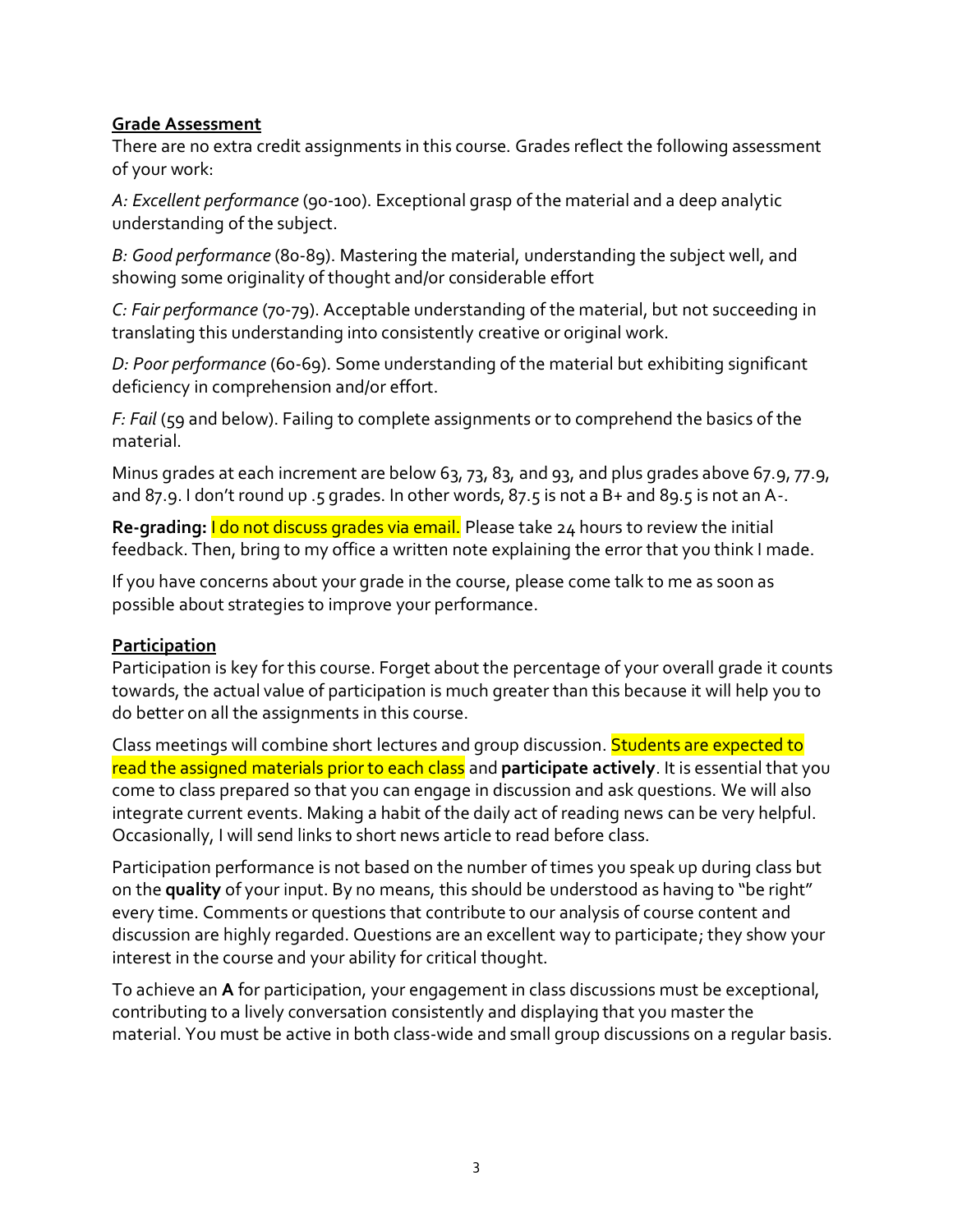We will be dealing with interesting and controversial issues in class, and I hope that we will have lively debates. It is important that we **respect** one another. Differences of opinion can provide an opportunity for intellectual growth.

#### **Exams**

The **midterm** will be a self-timed written exam, consisting mainly of short-answer questions. You will have 60 minutes to complete it. No books, notes, or sources may be used. The exam will be posted on Canvas on Thursday, **February 17 th** at 5 pm and due by 9 am on Saturday, **February 19th**. Extensions for the exam will only be offered in cases of emergencies and must be arranged prior to the exam date.

The **final** will be an oral in-person exam. It will take place during finals week (**April 11th -13 th**).

#### **Expert Posts**

Each student must select a country for the entire semester. You will write two expert posts that apply class concepts to your selected country. Each post should be two-paragraphs long and be uploaded to Canvas. The first one is due **by February 15 th** . This first post should also include a short reflection on why you picked this country. The second post is due **by April 5 th** . It should also include a reflection on what you learned about your country throughout the term and what surprised you. I encourage you to **submit**those as early as you can.

You are also required to comment on a classmate's post. I will randomly assign you a classmate and you must provide comments within a week of the deadline. If you fail to provide this feedback on time, your own expert post grade will drop by one letter grade.

#### **Short Research Paper**

Each student must write a 4-page research paper due on Friday, **April 1 st** via Canvas. The papers must be double-spaced and 12-point font. You will need to consult a minimum of 4 scholarly sources other than the materials presented in class. I encourage you to seek the help of th[e Writing Center](https://www.wlu.edu/writing-program/writing-center) if this is your first or second research paper.

The paper will be on a topic of your choice. I will share suggested paper topics and instructions on Canvas. You must **clear your topic idea with me** before you start working on it. You may elaborate a single-country case study, a comparison of two countries, or a comparison of a country at two periods in time. Your paper should intend to answer a *why* question and explain a political phenomenon rather than just describe it.

You will be evaluated based on the clarity of your research question, the organization and clarity of your **argument**, the supporting evidence that you provide, and the quality of your writing. I will penalize **late papers**, with one letter grade per day late.

An **abstract** (one or two paragraphs stating the research question you will pursue and your working argument), an **outline** of the paper, and a preliminary bibliography are due on Friday, **March 4 th** via Canvas. I will return this assignment with comments. You should incorporate this feedback into your final paper.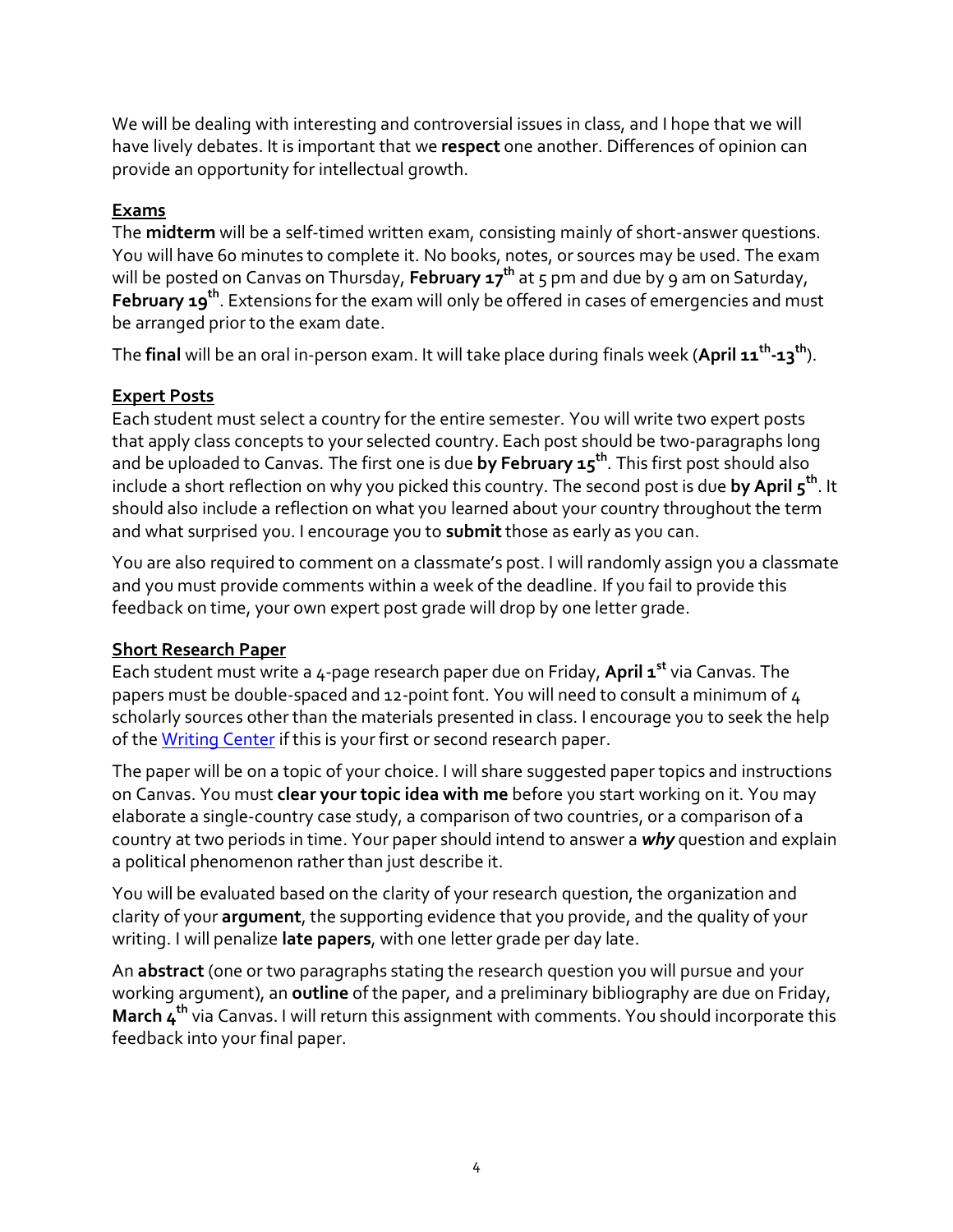#### **Honor Code**

For all course work, the [Honor System](http://www.wlu.edu/executive-committee/the-honor-system/the-white-book#The_Honor_System) applies. You need to familiarize yourself with the concept and practice of plagiarism to make sure that you avoid it. From the Catalog: "*Plagiarism describes the use of another's words or ideas without proper acknowledgment. The students of Washington and Lee University have considered plagiarism a violation of the Honor System; therefore, all forms of plagiarism including Internet plagiarism are taken very seriously*."

Ask me if you have any questions. Leyburn Library has helpful advice o[n avoiding plagiarism.](https://libguides.wlu.edu/plagiarism)

# **Disability Accommodations**

Washington and Lee University makes reasonable academic accommodations for qualified students with disabilities. All accommodations must be approved through the Office of the Dean of the College. Students requesting accommodations for this course should present an official accommodation letter within the first two weeks of the term and schedule a meeting outside of class time to discuss accommodations. It is the student's responsibility to present this paperwork in a timely fashion and to follow up about accommodation arrangements.

## **Diversity Statement**

Washington and Lee affirms that diverse perspectives and backgrounds enhance our community. We are committed to the recruitment, enrichment, and retention of students, faculty, and staff who embody many experiences, cultures, points of view, interests, and identities. As engaged citizens in a global and diverse society, we seek to advance a positive learning and working environment for all through open and substantive dialogue. Please read the [Politics Department Statement on Diversity and Inclusion.](https://my.wlu.edu/the-williams-school/departments-and-programs/politics/852020-a-message-from-the-politics-department)

## **[Policy on Prohibited Discrimination](https://my.wlu.edu/general-counsel/code-of-policies/discrimination-harassment-and-retaliation/university-policy-on-prohibited-discrimination-harassment-and-retaliation-other-than-sex)**

The University prohibits and this policy addresses discrimination, including harassment, on the basis of race, color, religion, national or ethnic origin, age, disability, veteran's status, and genetic information in its educational programs and activities and with regard to employment. Additionally, the University prohibits retaliation against any individual who brings a good faith complaint under this policy or is involved in the complaint process. Students, faculty, and staff found to have violated this policy will be disciplined appropriately, up to and including termination from employment or dismissal from the University.

## **[Sexual Discrimination & Misconduct Policy](https://my.wlu.edu/general-counsel/code-of-policies/discrimination-harassment-and-retaliation/sexual-discrimination-and-misconduct-policy)**

W&L prohibits all forms of sexual misconduct-which includes sexual harassment, nonconsensual sexual intercourse, non-consensual sexual contact, sexual exploitation, domestic and dating violence, and stalking-and retaliation. This policy provides guidance to assist those who have experienced or been affected by sexual misconduct, whether as a complainant, a respondent, or a third party. It includes detailed information about what conduct is prohibited, confidential and reporting resources, and resolution procedures.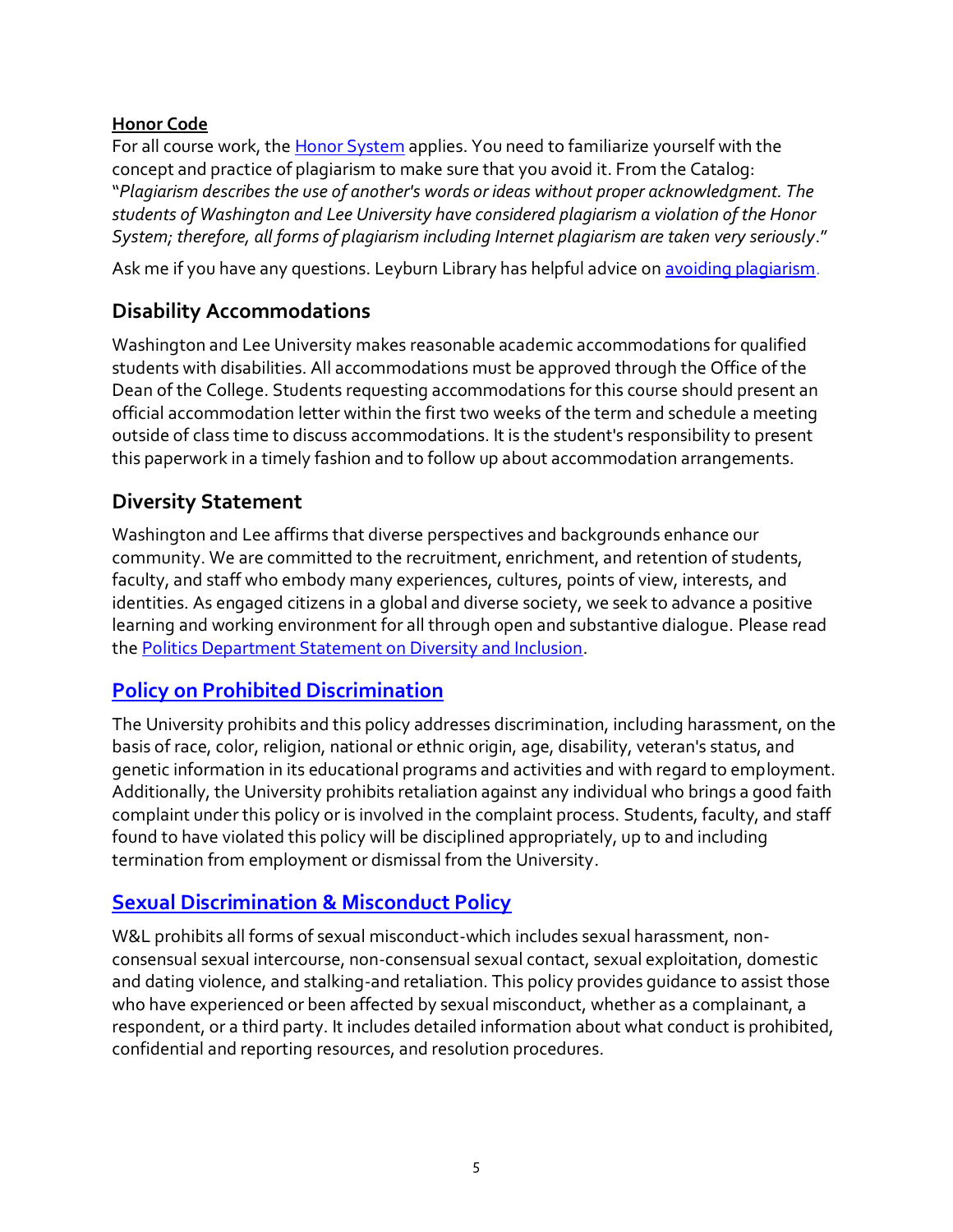### **Important dates**

April 1 Final Paper April 11-13 Final Exam

February 17-19 Midterm Exam March 4 **Paper Abstract & Outline** 

## **Course Book**

We will use Dickovick, J. Tyler and Jonathan Eastwood. 2018. *Comparative Politics: Integrating Theories, Methods, and Cases*. **3 rd Edition**. New York: Oxford University Press. E-book [\(https://bit.ly/3I9aCqz\)](https://bit.ly/3I9aCqz) or print edition (buy or rent at the W&L Store).

I will post the remaining required readings on **Canvas**.

## **Course Schedule**

Please note that I reserve the right to make changes to the course schedule, including assignments due dates, when unforeseen circumstances occur.

January 11: Course Overview

January 13: Introduction to Comparative Political Analysis

• Dickovick and Eastwood Chapters 1 & 2

#### *Recommended: Dickovick and Eastwood Chapter 16*

January 18: The State

- Dickovick and Eastwood Chapter 3.
- Tilly, Charles. 1985. "War Making and State Making as Organized Crime." pp. 169-186 in *Bringing the State Back In*, Peter B. Evans, Dietrich Rueschemeyer, & Theda Skocpol, eds. Cambridge University Press.

January 20 & 25: Nationalism

- Dickovick and Eastwood Chapter 13.
- Nagel, Joane. 1994. "Constructing Ethnicity." *Social Problems* 41(1): 152-176.

January 27: Ideology

• Dickovick and Eastwood Chapter 15.

February 1 & 3: Democracy and Democratization

- Dickovick and Eastwood Chapter 6.
- O'Donnell, Guillermo and Philippe C. Schmitter. 1986. *Transitions from Authoritarian Rule: Tentative Conclusions about Uncertain Democracies*. Baltimore: The Johns Hopkins University Press. Chapter 2 (pp. 6-8) & Chapter 3.

*Recommended: Schmitter, Philippe C. and Terry Lynn Karl. 1991. "What Democracy Is... and Is Not." Journal of Democracy, 2(5): 22-33.*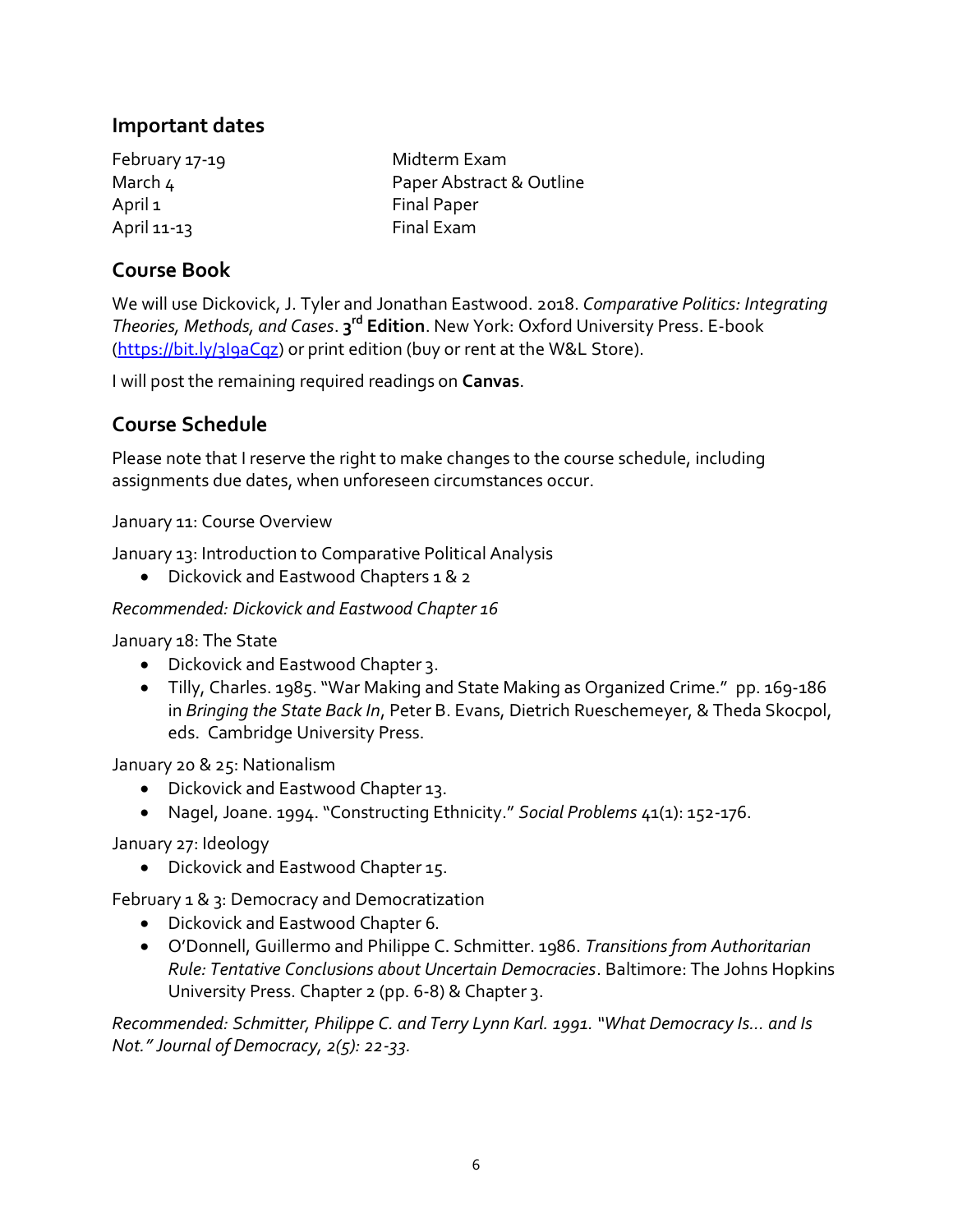February 8 & 10: Varieties of Authoritarianism

- Dickovick and Eastwood Chapter 7.
- Linz, Juan J. 2000.*Totalitarian and Authoritarian Regimes*, Chapters 1 & 2.

*Recommended: Gandhi, Jennifer and Ellen Lust-Okar. 2009. "Elections Under Authoritarianism." Annual Review of Political Science 12: 403-422.* 

February 15: Case Study: Mexico

- Langston, Joy. 2017. *Democratization and Authoritarian Party Survival: Mexico's PRI*. New York, NY: Oxford University Press. Chapter 1.
- Dickovick and Eastwood Mexico Country Profile and Case.

*Recommended: Flores-Macías, Gustavo. 2013. "Mexico's 2012 Elections: The Return of the PRI." Journal of Democracy, 24(1): 128-141.* 

February 17: Midterm Review

#### **Midterm Exam (Feb 17-19)**

February 22 & 24: Break - No Classes

March 1: Political Institutions I: Legislatures & Discussion of Paper Assignment

• Dickovick and Eastwood Chapter 9.

March 3: Political Institutions II: Presidential and Parliamentary Systems

- Dickovick and Eastwood Chapter 10.
- Mainwaring, Scott and Matthew Shugart. 1997. "Juan Linz, Presidentialism, and Democracy: A Critical Appraisal." *Comparative Politics* 29(4): 449-469.

#### **March 4: Paper Abstract & Outline Due (Canvas)**

March 8 & 10: Political Institutions III: Political Parties and Representation

- Dickovick and Eastwood Chapter 11.
- Shuster, Simon. "The Populists." *TIME*.
- Ferguson, Niall. 2016. "Populism as a Backlash Against Globalizations." *Horizons – Journal of International Relations and Sustainable Development* 8: 12-21.

March 15: Case Study: United Kingdom

• Dickovick and Eastwood UK Country Profile and Case.

March 17: Political Economy and the Welfare State

• Dickovick and Eastwood Chapter 4.

*Recommended: Hall, Peter A. and David Soskice. 2001. "An Introduction to Varieties of Capitalism." In Varieties of Capitalism: The Institutional Foundations of Comparative Advantage. Edited by Peter A. Oxford: Oxford University Press. (pp.1-33)*

*Przeworski, Adam and Fernando Limongi. 1997. "Modernization: Theories and Facts." World Politics 49: 155-183.*

March 22: Political Violence I

• Dickovick and Eastwood Chapter 12.